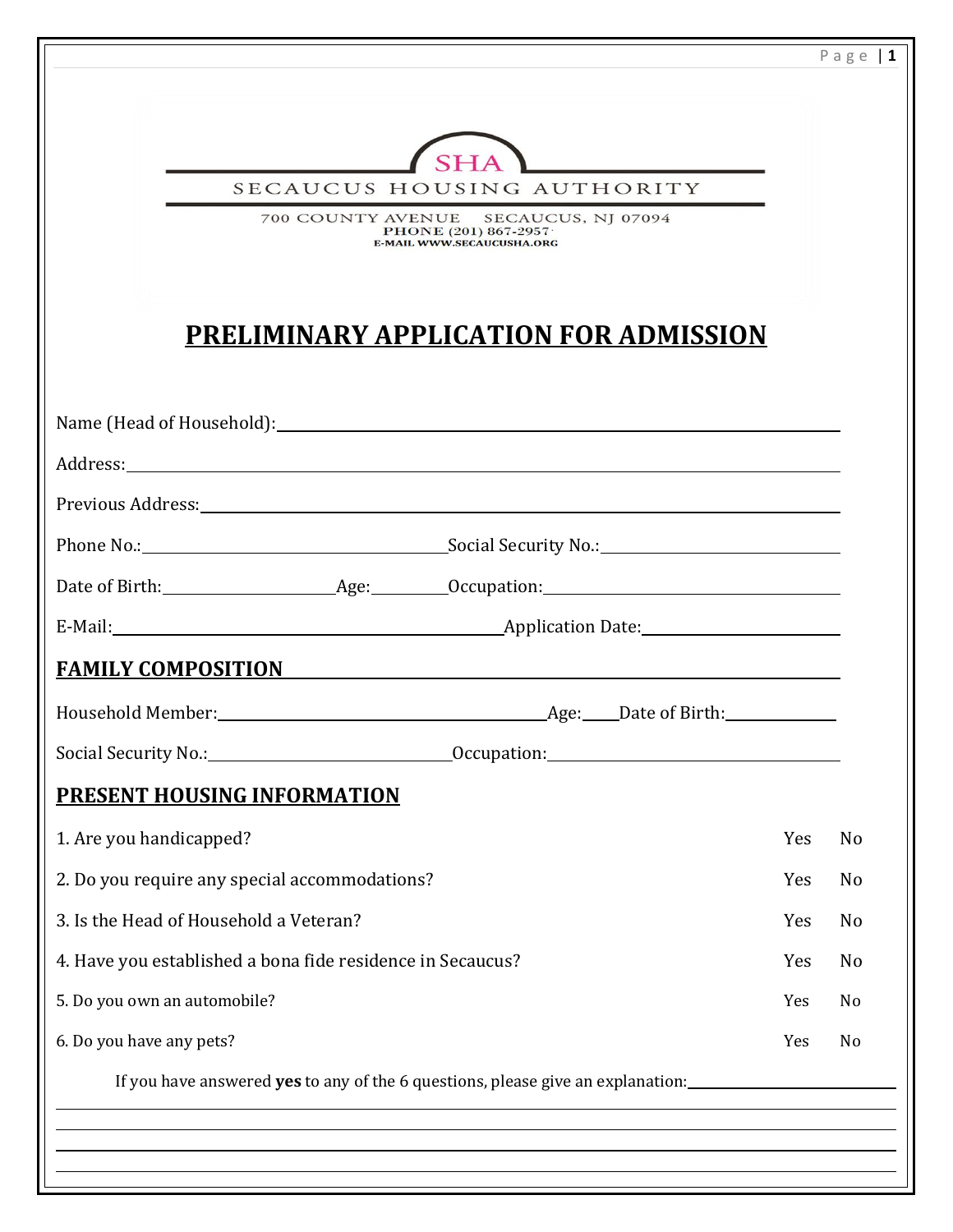# **INCOME/EMPLOYMENT INFORMATION:** Please include all sources of Income, Social Security, Pensions, Annuities, etc. Employer/Income Source: Employment Address: Employment Telephone No.: Annual Gross Income: Social Security: Monthly Gross Amount: Yearly Gross Amount: Monthly Gross Amount: Yearly Gross Amount: Pension: Monthly Gross Amount: Yearly Gross Amount: Annuities: Current Value: Interest Rate: Distribution Amount: IRAs: Current Value: Interest Rate: Distribution Amount: **Other:** Please explain **ASSETS:** Assets owned (include all Real Estate, Bank Accounts, Stocks, Bonds, Securities, Insurance Policies and any other Income generating assets.) Real Estate: Current Assessed Value: Equalized Ratio %: Current Assessed Value: Bank Accounts: Current Balance: Interest Rate: Interest Rate: Current Balance: Interest Rate: Current Balance: Interest Rate: **Current Balance:** The Interest Rate: Stocks, Bonds, Securities, etc. Current Value: Current Value:<br>
<u>Letter and the contract of the contract of the contract of the contract of the contract of the contract of the contract of the contract of the contract of the contract of the contract of the contract of th</u> Current Value: Current Value: **LIABILITIES:** (Include all out-of-pocket health insurance.) Medicare Amount: Supplemental Insurance Amount: **Other Comments or Clarifications:** (Please include any additional information that you feel is relevant to this Application, or clarify any of the items contained in this Application. Use additional paper, if necessary.)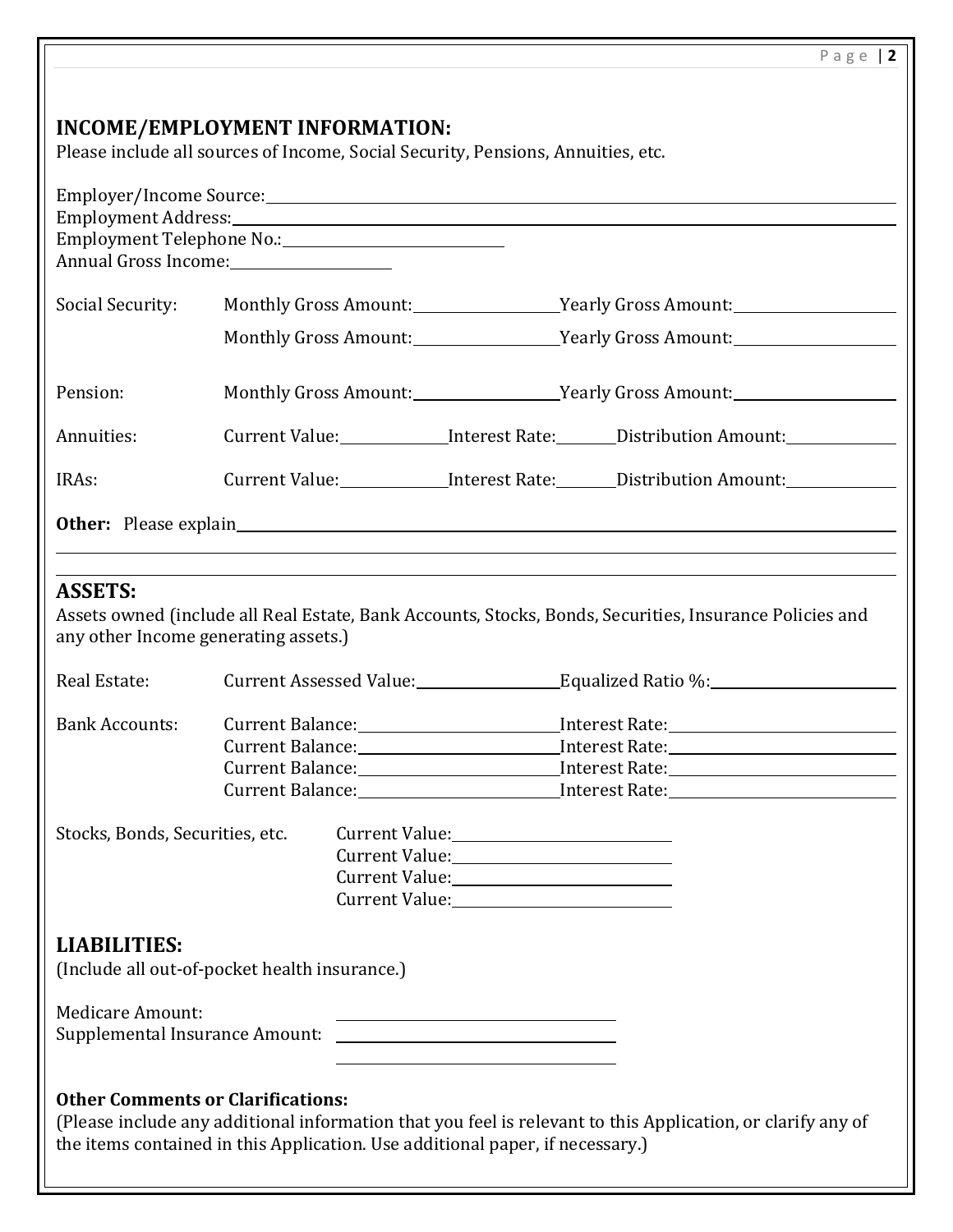## **RACIAL AND ETHNIC INFORMATION:**

The following information is requested, and not required, for statistical purposes in order that the Department of Housing and Urban Development may determine the degree to which its programs are being utilized by minority groups. You are required by law to provide this information.

 $\Box$  Caucasian  $\Box$  Caucasian  $\Box$  African American  $\Box$  American Indian  $\Box$  Spanish American  $\Box$  Asian (Japanese, Korean, Chinese, Filipino)  $\Box$  Other

## **Authorization, Representations and Certifications**

I do hereby authorize the Housing Authority of the Town of Secaucus to obtain a ''consumer report'' as defined in the Fair Credit Reporting Act, 15 U.S.C. Sec. 1681a(d), seeking information on the credit worthiness, credit standing, credit capacity, general reputation, or mode of living of applicants.

I understand that any misrepresentation of information or failure to disclose information requested on this application may disqualify me from consideration for admission or participation, and may be grounds for eviction or termination of assistance.

#### **WARNING: Title 18, Section 1001 of the U.S. Code, states that a person is guilty of a felony for knowingly and willingly making false or fraudulent statements to any Department or Agency of the U.S. or the Department of Housing and Urban Development.**

**NOTICE:** Any attempt to obtain Public Housing, any rent subsidy or rent reduction by false information, impersonation, failure to disclose or other fraud, and any act of assistance to such attempt is a crime.

**Applicant's Signature:** 

**Date:** 

**\*\*\*\*\*\*\*\*\*\*\*\*\*\*\*\*\*\*\*\*\*\*\*\*\*\*\*\*\*\*\*\*\*\*\*\*\*\*\*\*\*\*\*\*\*\*\*\*\*\*\*\*\*\*\*\*\*\*\*\*\*\*\*\*\*\*\*\*\*\*\*\*\*\*\*\*\*\*\*\*\*\*\*\*\*\*\*\*\*\*\*\*\*\*\*\*\*\*\***

## **For Secaucus Housing Authority Use Only**

Date/Time Received:

Priority Code:

Comments: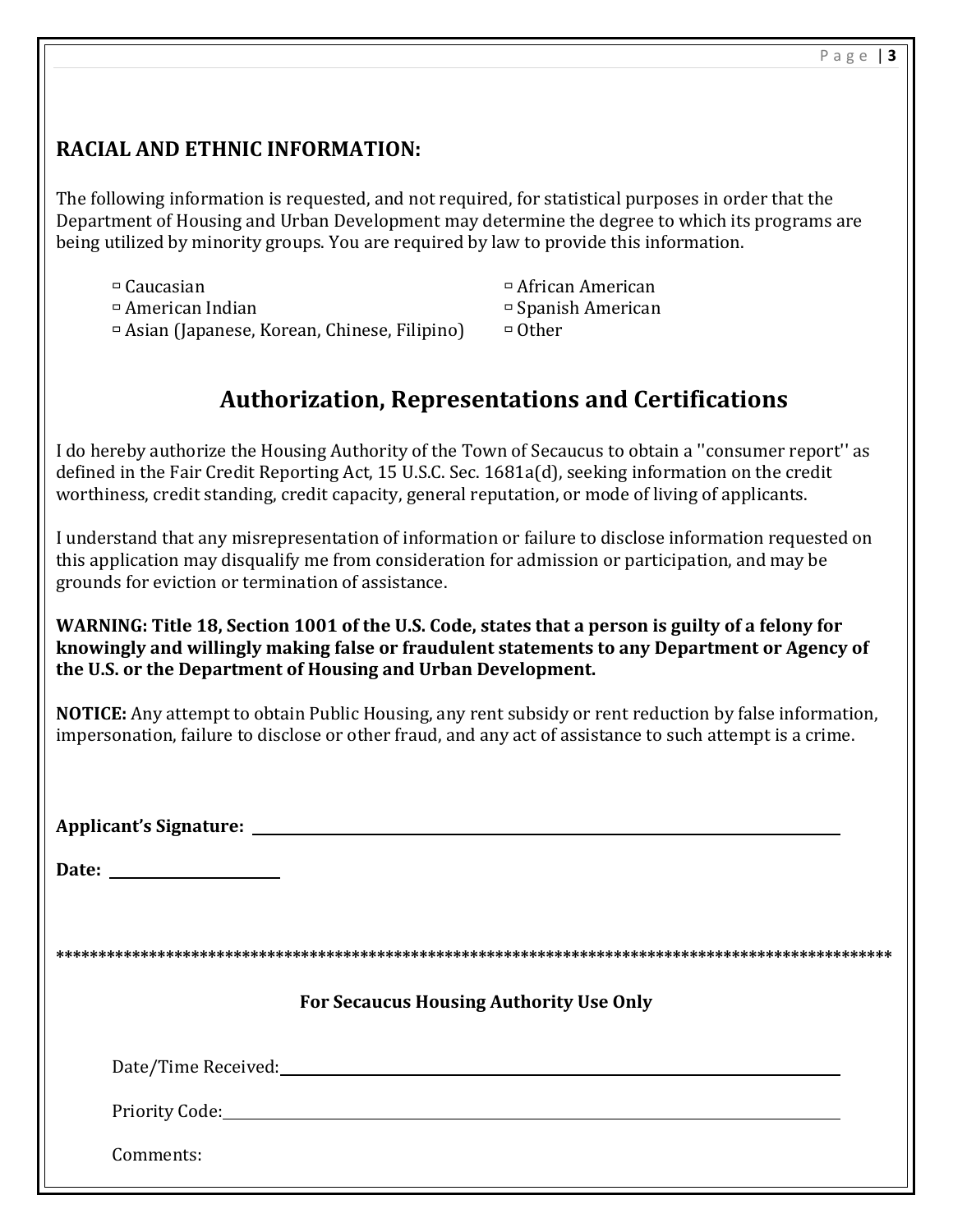| T0: | Applicants for Low-Income Housing |  |
|-----|-----------------------------------|--|
|     |                                   |  |

FROM: Secaucus Housing Authority

RE: Application Instructions

The attached application kit includes all of the materials that are necessary to prepare an application for our low-income housing program. In order for us to place your name on our waiting list, it is necessary to fully complete the enclosed application form and **attach a copy of the following documents**.

### **Identification**

- Birth Certificate, Certificate of Naturalization, Green Card
- Social Security Card
- \_\_\_\_\_ Valid Driver's License

## **Proof of Income**

- Most recent Social Security Award Letter
- Statements: Pensions, Annuities, 401(k), etc.
- \_\_\_\_\_ Most recent Federal Tax Return
- \_\_\_\_\_ Most recent bank statements: Checking, Savings, Certificate of Deposits, IRAs, and Keogh accounts
	- \_\_\_\_\_ Property (Home, Condo, Land) Submit assessed value along with equalization ratio for property value from your local tax assessor
- \_\_\_\_\_ Other sources of income not listed above

If you are claiming a Local Preference, please check the box(es) below that apply to your situation and provide the documentation listed next to each specific preference. (Preferences 1-2 cannot be combined, but Preferences 1or 2 can be combined with 3 to obtain 2 Preference Points)

## **LOCAL PREFERENCES**

- 1. \_\_\_\_\_**Residency Preference:** For families who live in the Town of Secaucus. In order to verify that an applicant is a resident, the HA will require a minimum of 3 of the following documents: rent receipt, lease, utility bills, employer or agency records, drivers licenses, credit card statements, statement from household with who the family is residing.
- 2. \_\_\_\_\_**Working preference**: This preference is available for families with at least one member who is employed in the Town of Secaucus. The HA will require the following documents: A statement from the employer and copies of recent paycheck stubs that indicate the location of the place of employment or third party verification that indicates the place of employment.

3. \_\_\_\_\_**Veterans' preference:** This preference is available to current members of the U.S. Military Armed Forces, veterans, or surviving spouses of veterans. The HA will require the veteran's DD-214 form indicating his/her minimum 1 year of service.

A completed application must be returned to the Housing Authority Office for processing. We are not responsible for applications that are delivered to any other office. If your application is deemed qualified, your name will be placed on our waiting list. You will receive a letter that indicates your position on the list and approximate time that you will have to wait before a unit may be offered to you. This letter will serve as a receipt that your name has been placed on the list. It is important that you retain this letter for future reference.

If you have any questions concerning the preparation of your application, please feel free to call our office.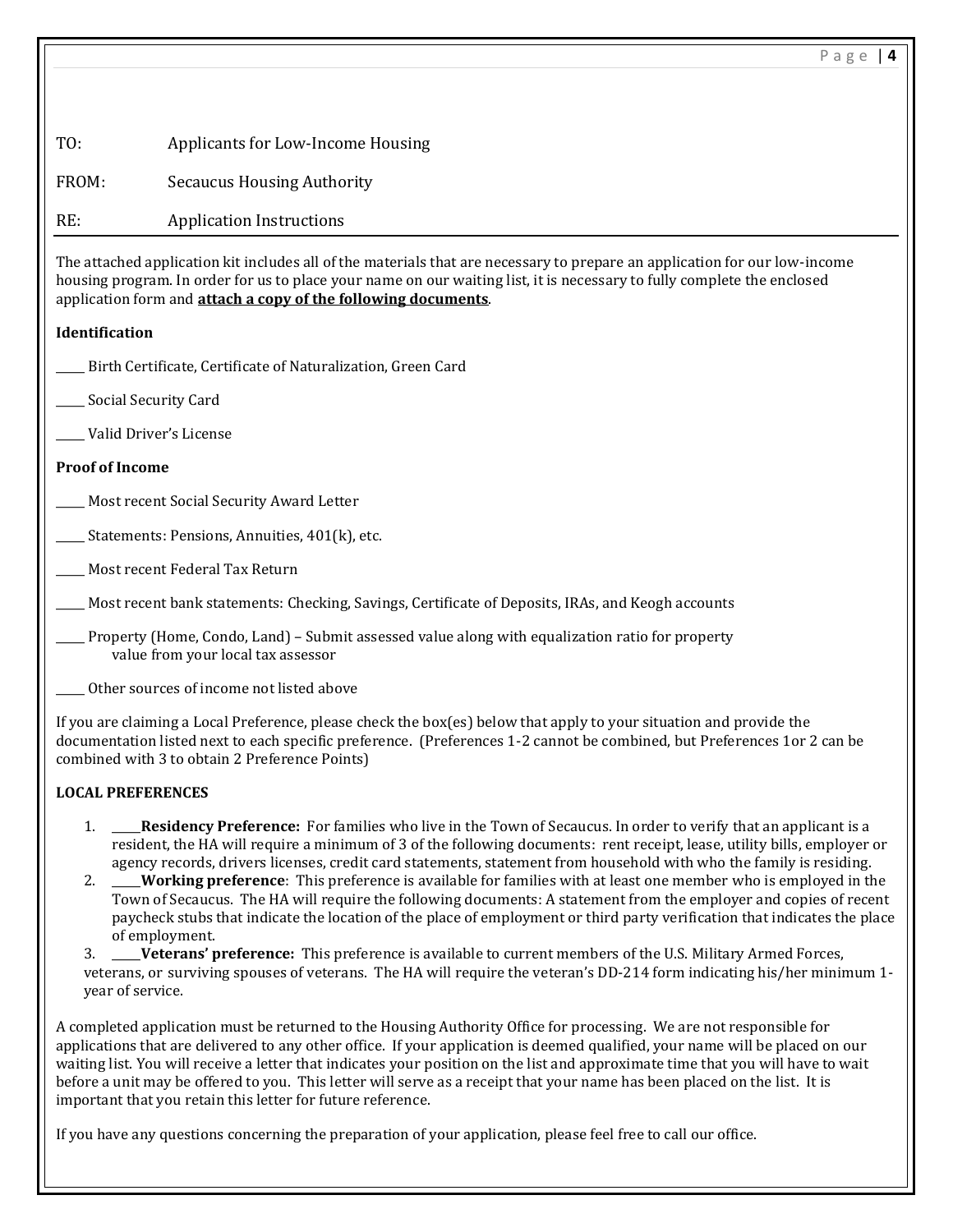## **Low Rent Application**

## **Things You Should Know**

Don't risk your chances for federally assisted housing by providing false, incomplete, or inaccurate information on your application and recertification forms.

**Purpose** This is to inform you that there is certain information you must provide when applying for assisted housing. There are penalties that apply if you knowingly omit information or give false information.

#### **Penalties for Committing Fraud**

The United States Department of Housing and Urban Development (HUD) places a high priority on preventing fraud. If your application or recertification forms contain false or incomplete information, you may be:

- Evicted from your apartment or house;
- Required to repay all overpaid rental assistance you received;
- $\bullet$  Fined up to \$10,000.00
- Imprisoned for up to 5 years; and/or
- Prohibited from receiving future assistance.

Your state and local governments may have other laws and penalties as well.

#### **Asking Questions**

When you sit down with the person who fills out your application, you should know what is expected of you. If you do not understand something, say so. That person can answer your questions or find out what the answer is.

#### **Completing the Application**

When you give your answers to application questions, you must include the following information:

#### **Income**

- All sources of money you and any member of you family receive (wages, welfare, payments, alimony, social security, pension, etc.);
- Any money you receive on behalf of your children (child support, social security for children, etc.);
- Income from assets (interest from a savings account, credit union, or certificate of deposit; dividends from stocks, etc.);
- Earnings from second job or part-time job;
- Any anticipated income (such as a bonus or pay raise you expect to receive).

#### **Assets**

- All bank accounts, saving bonds, certificates of deposit, stocks, real estate, etc., that are owned by you and any adult member of you family/household who will be living with you.
- Any business or asset you sold in the last 2 years of less than its full value, such as your home to your children.

#### **Family/Household Members**

 The names of all the people (adults and children) who will actually be living with you, whether or not they are related to you.

## **Signing the Application**

Do not sign any forms unless you have read it, understand it, and are sure everything is complete and accurate.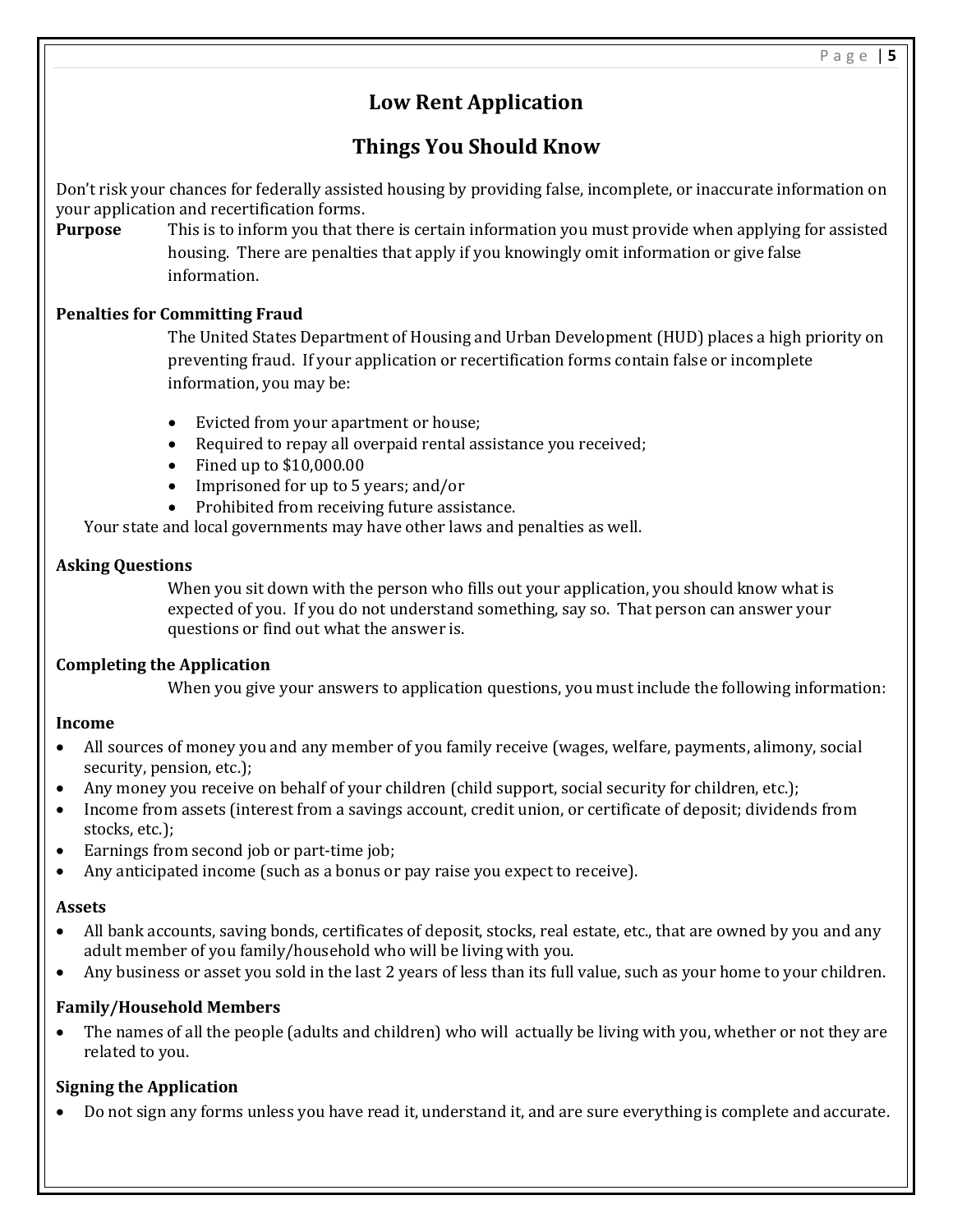- When you sign the application and certificate forms, you are claiming that they are complete to the best of your knowledge and belief. You are committing fraud if you sign a form knowing that it contains false or misleading information.
- Information you give on your application will be verified by your housing agency. In addition, HUD may do computer matches of the income you report with various Federal, State, or private agencies to verify that it is correct.

#### **Recertifications**

You must provide updated information at least once a year. Some programs require that you report any changes in income or family/household composition immediately. Be sure to ask when you must recertify. You must report on recertification forms:

- All income changes, such as pay increases or benefits, change of job, loss of job, loss of benefits, etc. For all adult family/household members.
- Any family/household member has moved in or out.
- All assets that you or your family/household members own and any asset that was sold in the last 2 years for less than full value.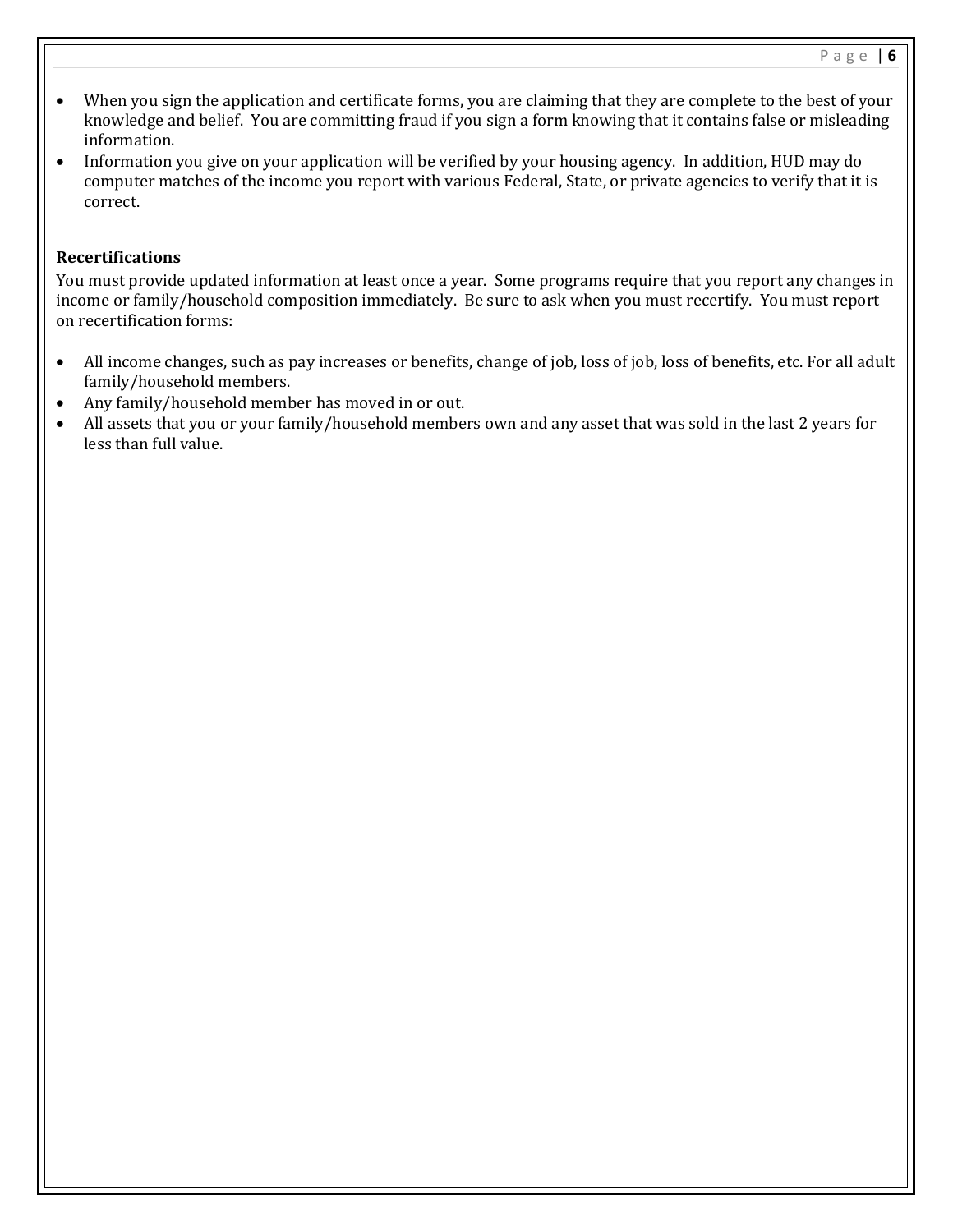|                                                 |                                                                                                                                                                                                                                                                                                                                                                                                                                                                                                                                           | Page   $7$ |
|-------------------------------------------------|-------------------------------------------------------------------------------------------------------------------------------------------------------------------------------------------------------------------------------------------------------------------------------------------------------------------------------------------------------------------------------------------------------------------------------------------------------------------------------------------------------------------------------------------|------------|
|                                                 | <b>SECAUCUS HOUSING AUTHORITY</b>                                                                                                                                                                                                                                                                                                                                                                                                                                                                                                         |            |
|                                                 | <b>700 COUNTY AVENUE</b>                                                                                                                                                                                                                                                                                                                                                                                                                                                                                                                  |            |
|                                                 | <b>SECAUCUS, NEW JERSEY</b>                                                                                                                                                                                                                                                                                                                                                                                                                                                                                                               |            |
|                                                 | Authorization to Release information                                                                                                                                                                                                                                                                                                                                                                                                                                                                                                      |            |
| PLEASE READ ALL TERMS CAREFULLY AND SIGN BELOW: |                                                                                                                                                                                                                                                                                                                                                                                                                                                                                                                                           |            |
|                                                 |                                                                                                                                                                                                                                                                                                                                                                                                                                                                                                                                           |            |
|                                                 |                                                                                                                                                                                                                                                                                                                                                                                                                                                                                                                                           |            |
|                                                 |                                                                                                                                                                                                                                                                                                                                                                                                                                                                                                                                           |            |
|                                                 |                                                                                                                                                                                                                                                                                                                                                                                                                                                                                                                                           |            |
|                                                 |                                                                                                                                                                                                                                                                                                                                                                                                                                                                                                                                           |            |
|                                                 |                                                                                                                                                                                                                                                                                                                                                                                                                                                                                                                                           |            |
|                                                 |                                                                                                                                                                                                                                                                                                                                                                                                                                                                                                                                           |            |
|                                                 |                                                                                                                                                                                                                                                                                                                                                                                                                                                                                                                                           |            |
| information.                                    | I hereby authorize the Housing Authority of the Town of Secaucus to obtain any and all information it<br>deems necessary in the processing of my application for low-income housing. This authorization<br>includes, but is not limited to credit reports, civil and criminal actions, rental history, employment/salary<br>information, police and vehicle reports, and any other relevant information. I release all employees and<br>its agents from all liability from any damage whatsoever incurred in furnishing or obtaining such |            |
| Applicant's signature                           | Date                                                                                                                                                                                                                                                                                                                                                                                                                                                                                                                                      |            |
| Co-applicant's signature                        | Date                                                                                                                                                                                                                                                                                                                                                                                                                                                                                                                                      |            |
|                                                 |                                                                                                                                                                                                                                                                                                                                                                                                                                                                                                                                           |            |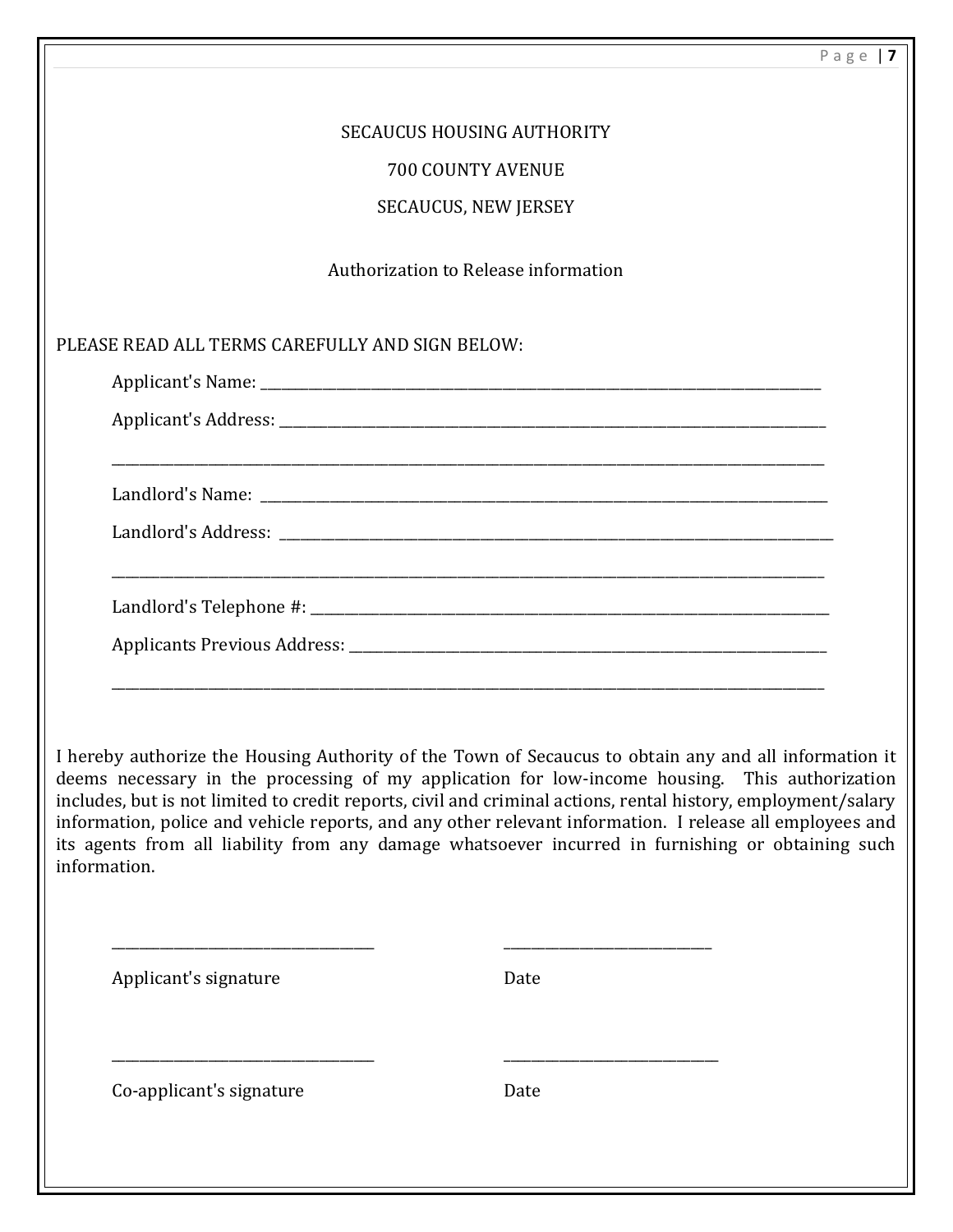|          | Page $8$                                                                                                                   |
|----------|----------------------------------------------------------------------------------------------------------------------------|
|          |                                                                                                                            |
|          |                                                                                                                            |
|          |                                                                                                                            |
|          |                                                                                                                            |
|          |                                                                                                                            |
|          | SECAUCUS HOUSING AUTHORITY                                                                                                 |
|          | 700 COUNTY AVENUE SECAUCUS, NJ 07094                                                                                       |
|          | <b>PHONE</b> (201) 867-2957<br><b>E-MAIL WWW.SECAUCUSHA.ORG</b>                                                            |
|          |                                                                                                                            |
|          |                                                                                                                            |
|          | <b>RENTAL HISTORY</b>                                                                                                      |
|          |                                                                                                                            |
|          | The following person(s) has/have recently applied for residency in the Secaucus Housing Authority,                         |
|          | and have indicated to us that they were tenants on your property located                                                   |
| at       |                                                                                                                            |
|          |                                                                                                                            |
|          |                                                                                                                            |
|          |                                                                                                                            |
|          |                                                                                                                            |
|          |                                                                                                                            |
|          | We would appreciate your cooperation in providing the following information.                                               |
|          |                                                                                                                            |
| 1.<br>2. | How long did the above named person(s) reside on your property?_______<br>Monthly rent?__<br>$\overline{\phantom{a}}$ Size |
| 3.       | Was the resident(s) ever delinquent in their rent payment?______                                                           |
| 4.       | Did the resident(s) maintain the unit? i.e. Cleanliness?___________                                                        |
| 5.       | Report maintenance needed_                                                                                                 |
| 6.       |                                                                                                                            |
| 7.       | Would you rent to this/these individual(s) in the future?                                                                  |
| 8.       | If not, why?                                                                                                               |
|          |                                                                                                                            |
|          | <u> 1989 - Johann Stoff, amerikansk politiker (d. 1989)</u>                                                                |
|          |                                                                                                                            |
|          |                                                                                                                            |
|          |                                                                                                                            |
|          |                                                                                                                            |
|          |                                                                                                                            |
|          |                                                                                                                            |
|          | Thank you for your time and cooperation.                                                                                   |
|          |                                                                                                                            |
|          |                                                                                                                            |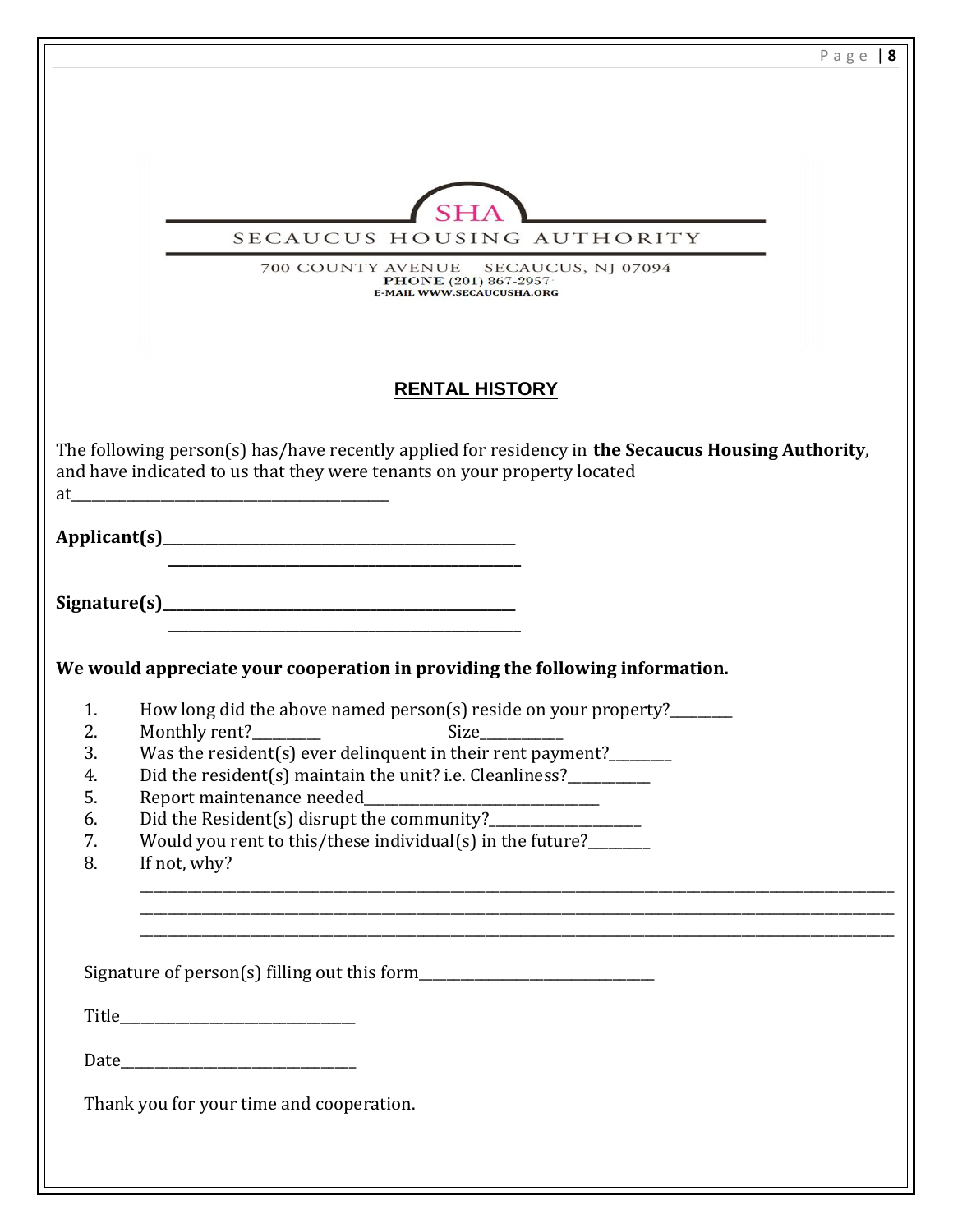### **Disclosure Statement**

You have made an application for housing in a property owned or managed by the Secaucus Housing Authority ("SHA") This application is considered a "pre-application" at present. The SHA must wait until a unit is available to make a formal offer of a unit. You are currently on a waiting list for housing. The purpose of this disclosure is to advise you of the procedure that will follow at the time you name moves to the top of the waiting list.

New Jersey's Fair Chance in Housing Act, N.J.S.A. 46:8-52 to 64 (FCHA), limits a housing provider's ability to consider a person's criminal history in deciding whether to extend an offer or whether to rent a home after extending an offer.

Before making a conditional offer of housing, the SHA may consider only whether an applicant has a conviction for the manufacture or production of methamphetamine on the premises of federally assisted housing, or whether an applicant has a lifetime registration requirement under a State sex offender registration program. You may be asked to provide information about these charges, including producing documents related to the same. The SHA will not consider, or request from an applicant or any other person or entity, any other information about an applicant's criminal history except for the two items listed above, as part of the application process until and unless a conditional offer of housing has been made.

After extending a conditional offer of housing, the SHA intends to review and consider an applicant's criminal record in determining whether to rent a home, in accordance with the FCHA and its accompanying rules.

## **The SHA will not, either before or after the issuance of a conditional offer, evaluate or consider any of the following criminal records**:

- (1) arrests or charges that have not resulted in a criminal conviction;
- (2) expunged convictions;
- (3) convictions erased through executive pardon;
- (4) vacated and otherwise legally nullified convictions;
- (5) juvenile adjudications of delinquency; and
- (6) records that have been sealed.

#### **The SHA may consider, after the issuance of a conditional offer, a criminal record that**:

- Resulted in a conviction for murder, aggravated sexual assault, kidnapping, arson, human trafficking, sexual assault, endangering the welfare of a child in violation of N.J.S.2C:24-4(b)(3);
- Resulted in a conviction for any crime that requires lifetime state sex offender registration;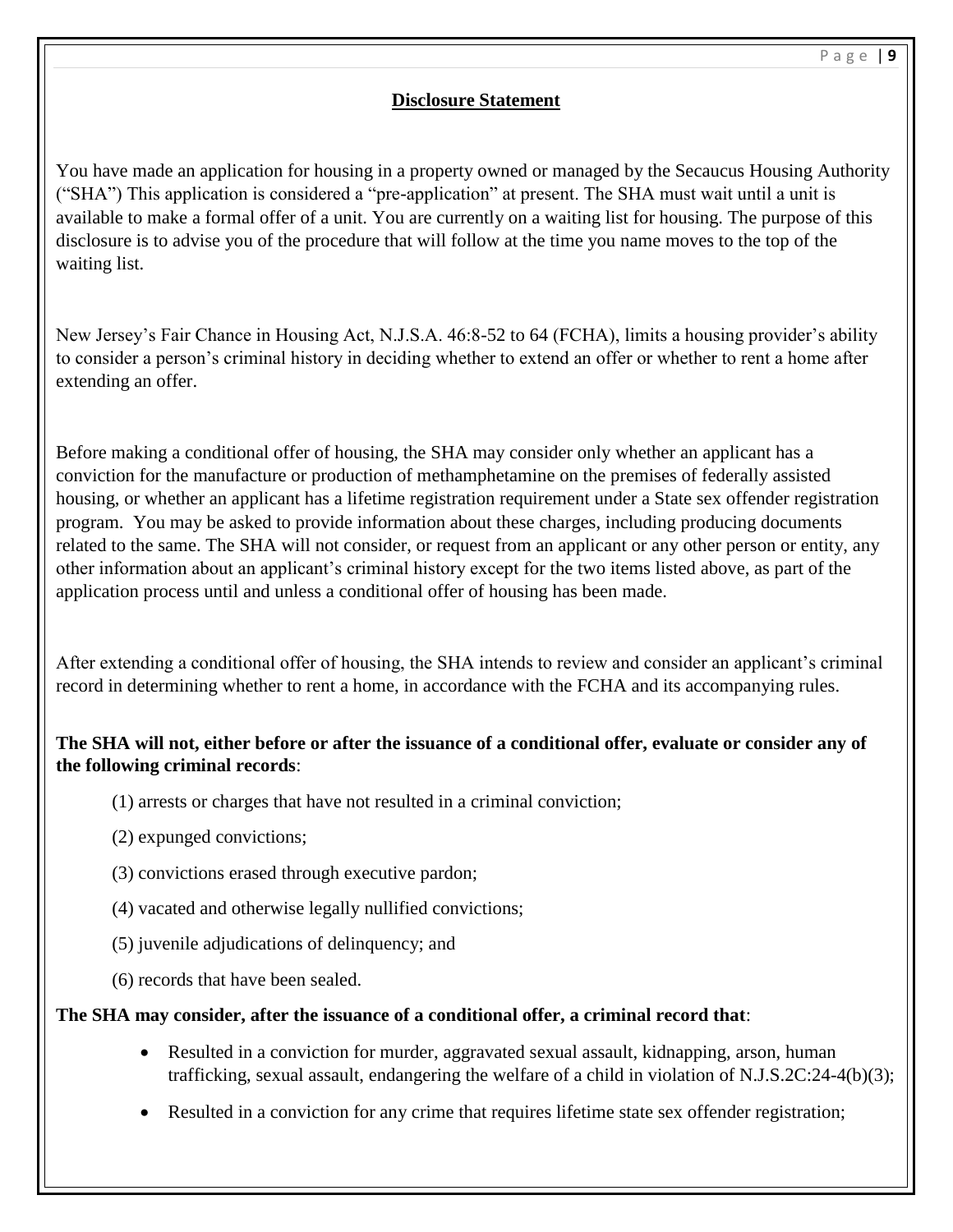- Is for any 1st degree indictable offense, or release from prison for that offense, within the past 6 years;
- Is for any 2nd or 3rd degree indictable offense, or release from prison for that offense, within the past 4 years; or
- Is for any 4th degree indictable offense, or release from prison for that offense, within the past 1 year.

For more information about how these rules apply, please refer to the resources at

https://www.njoag.gov/about/divisions-and-offices/division-on-civil-rights-home/fcha/.

The SHA may withdraw a conditional offer based on your criminal record only if The SHA determines, by a preponderance of the evidence, that the withdrawal is necessary to fulfill a substantial, legitimate, and nondiscriminatory interest.

If the SHA utilizes any vendor or outside person/entity to conduct a criminal record check on their behalf, The SHA will take reasonable steps to ensure that the vendor or outside person/entity conducts the criminal record check consistent with the requirements of the FCHA and rules. Specifically, if the SHA receives a criminal history inquiry conducted by a vendor or outside person or entity that is conducted in violation of the FCHA in that it reveals a record that is not permitted to be considered under the FCHA, The SHA must show that it did not rely on that information in making a determination about your tenancy.

**If you are subjected to the withdrawal of a conditional offer of housing due to criminal history, you have the right to request and receive the materials relied upon by The SHA in making this determination.** 

**You have the right to dispute, within ten (10) days of receiving this statement, the relevance and accuracy of any criminal record, and to offer evidence of any mitigating facts or circumstances, including but not limited to your rehabilitation and good conduct since the criminal offense. You may also provide evidence demonstrating inaccuracies within aspects of your criminal record which may be considered under the FCHA, or evidence of rehabilitation or other mitigating factors to The SHA at any time, including after the ten days. You may be asked to submit additional documents during this review.**

Any action taken by the SHA in violation of the process laid out in this statement may constitute a violation of the FCHA. If you believe that any owner, agent, employee, or designee of The SHA has violated any of the above requirements, you may contact the New Jersey Division on Civil Rights at www.NJCivilRights.gov 1- 866-405-3050. A complaint must be filed with DCR within 180 days of the allegedly discriminatory conduct. You cannot be subjected to retaliation for filing a complaint or for attempting to exercise your rights under the FCHA.